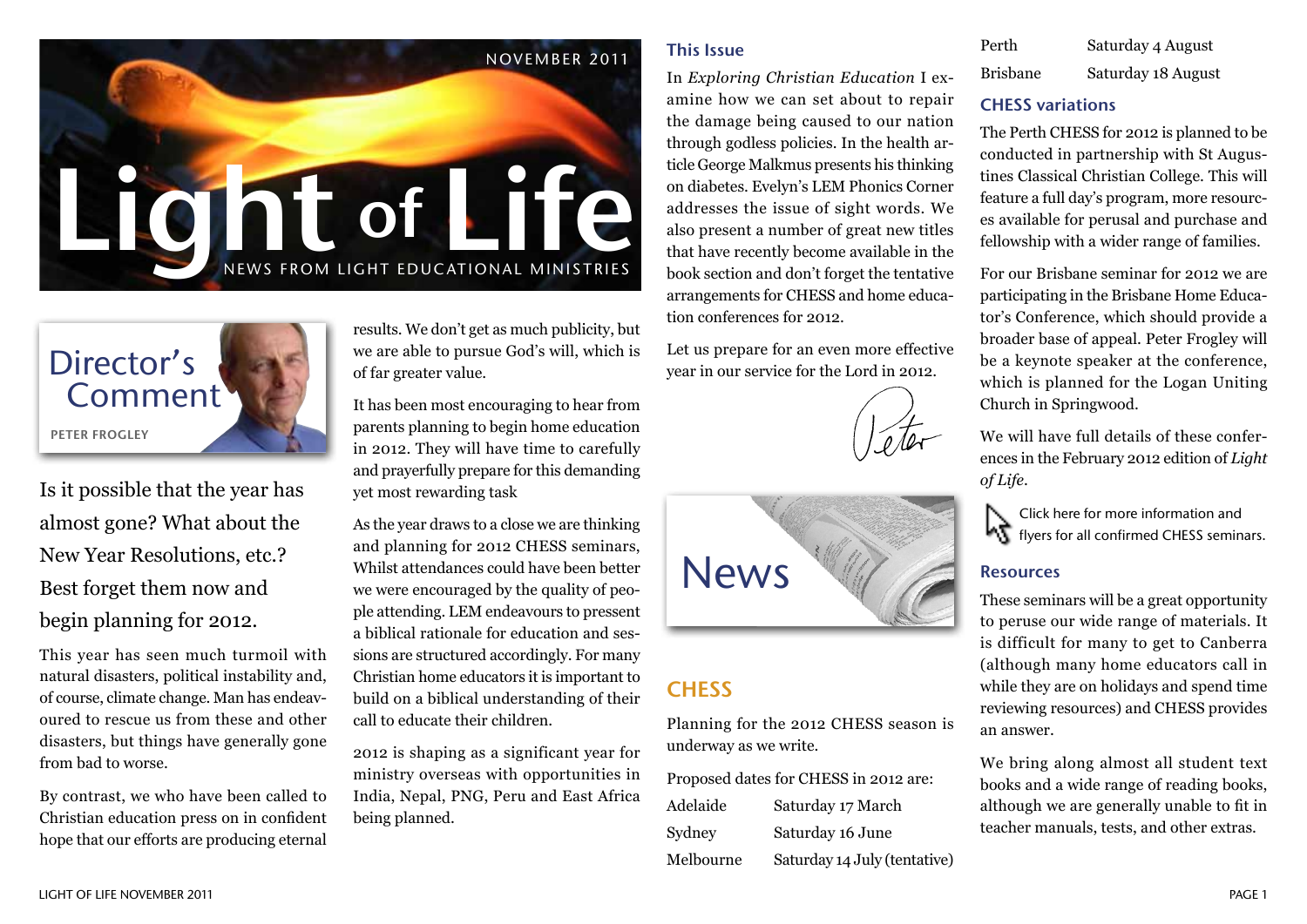#### Book Displays

In driving to the various capital cities from Canberra we pass through many regional centres where a book display of LEM resources could provide a valuable opportunity for local home educators.

As for CHESS seminars, books will be on display and available for purchase. There is usually no entry charge.

If you would like to host such a display please contact our office (details on back page). We just need someone to book a suitable facility and be a contact person for us.

Already there are plans for a book display in Hamilton, Western Victoria on Thursday 15 March from 1pm to 3:30pm.

# International

#### Nepal

The planned return visit to Kathmandu, capital of Nepal, took place in September. Rains and political instability led to the cancellation of Richard Wilson's conferences outside Kathmandu in regional areas of Nepal. Urish Sharma, the LEM Phonics representative in Nepal, did an excellent job in reorganising our time.

Richard taught a group of teachers at Ullens School (a premier private school in Nepal) whilst Peter taught a group of teachers from several schools at the Neelgiri School. All these teachers acquitted themselves very well and became quite skilled with phonograms in the short time available in the after school time slot at 3:30pm.



In the meantime Urish was negotiating with the Principal of Ullens school, who is also the CEO of the Private Schools Association

*Transport, Nepal style*

with about 1,000 member schools. Negotiations are currently underway to begin the progressive implementation of LEM Phonics throughout that school system. This process is looking quite encouraging and we hope to bring more news next issue. Urish has much work to do in facilitating this plan, which would include teacher training and resource production in Nepal.

Urish has rented an office in the city and is conducting a tutoring service in LEM Phonics and other disciplines. It has developed quite well and is beginning to provide a cash flow for operations. He has begun printing books under licence from LEM and is negotiating to work with the publishing house associated with the Private Schools Association.

Urish has established a Board to administer operations in Nepal.

As this project gains momentum we will be looking for teachers competent in LEM Phonics to visit Nepal and act as teacher instructors.

We are presently endeavouring to firm up arrangements for conferences in LEM Phonics in the new year in the Indian states of West Bengal and Sikkim, so that we can begin planning for instructors to visit the areas in January and February 2012.

#### Papua New Guinea

In late September Peter Frogley was again in PNG, this time in Port Moresby to discuss the future of LEM Phonics and Christian education in PNG with our friend Mesia Novau.

Peter and Mesia discussed developments in Port Moresby, the Highlands and Milne Bay Province, where schools have shown strong interest in LEM Phonics.

Of significant interest in the discussions was a recent announcement by the new Minister of Education in PNG that the controversial OBE program introduced by AusAid was to be discontinued. This program has been universally condemned by parents and many teachers throughout PNG.

We are hopeful that this change of policy will make it easier for schools to adopt the LEM Phonics program as early as 2012.

Mesia is involved with the construction of a new school at Fife Bay in Milne Bay Province (his home town), and has also been involved with the Four Square based school in the village of Hula. Both these schools

have been built around LEM Phonics and the Hula school has become something of a demonstration school for phonics tuition.

The Baptist Schools in the highland areas continue to produce very good results using LEM Phonics. Evelyn's planned trip to the area had to be cancelled following the tragic air crash that grounded the airline's flights. We are planning to follow up with training in January.



*Conference in Alotau, PNG*

# Christmas Closure 2011–2012

Our last day of business for 2011 will be Wednesday 21 December and we will re-open for 2012 on Monday 16 January.

We are thankful for your support and custom over the past twelve months and we wish you God's abundant blessings for the holiday period and beyond.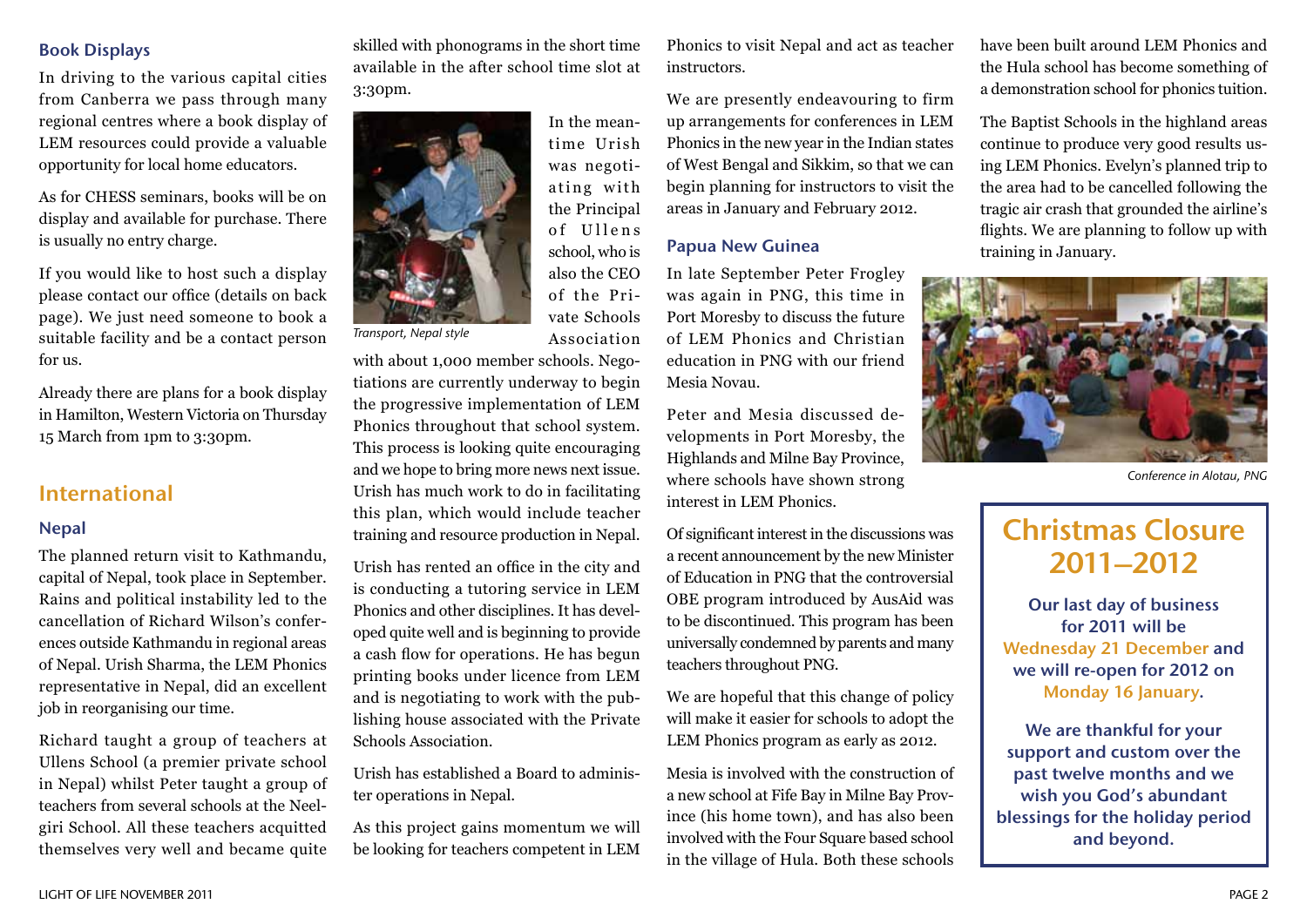

## No. 82: Repairing the ruins

Tragically I would have to say that the godless have done a very effective job at wrecking our nation (and most others as well).

We Australians once understood that there were biblical values that undergirded and protected our nation and its people. But today perhaps a majority have no concept of the Christian faith and its absolute values. Our godless education system has achieved its authors' goal of removing the values of the Christian faith and even the knowledge of God. What they were not counting on is that it is the Christian faith that holds a nation together.

So we now find ourselves, as biblical Christians, in an assumed 'irrelevant minority'. Such is the loss of Christian values in society that Christians are beginning to be persecuted in a way we have not experienced previously in our nation.

#### Our hope

And yet, in God, we are in the day of our greatest opportunity. When all we value

seems to be lost in the world around us, God always has His plan, which He has consistently outworked throughout history through His remnant. Today that remnant include His faithful servants seeking to train their children at home or through Christian schools.

#### Battle lost, war just begun

The battle it seems has been well and truly lost—but the war is just beginning. Jesus Christ is still the reigning King of Australia, and every other nation for that matter. And He is calling His people to act as subjects of His great kingdom to re-establish the reality of His reign in their sphere of influence.

#### The problem

Over the past century or so the Western nations have changed their world view from one that acknowledged the authority of God and the Bible to one that considers both God and the Bible to be irrelevant. In general terms we could say we have moved from a biblical world view loosely speaking, to a humanist world view definitively speaking!

Our current Australian Prime Minister seems to believe she can live in sin outside the estate of marriage. The Prime Minister, whom the Bible sees as a minister (or servant) of Jesus Christ, is responsible to live and act accordingly. Although the matter has been raised by a few brave souls there seem to be far too few even amongst Christians who are particularly bothered.

Few Christians seem to understand the

vital importance of the Word of God, and in particular, the law of God as the power that holds human society together. Nor do they realise that the Law of God is still binding, not only over their personal lives, but over the lives of every person in the nation. For those about to brand me as a legalist, the Law was never intended to be the means of salvation. It has and always will present the standard of what is right and what is wrong.

Antinomianism (anti-law, the rejection of God's law) has gripped much of the church with the idea that we now live under grace and not law. This tragic misunderstanding of the Bible results in there being no longer a standard for these Christians to determine what is right and what is wrong. Without that measure provided by God's law we must become 'tolerant' of everything and anything. So when the world says 'right is wrong and wrong is right' many Christians can only agree because they have no standard by which to judge.

#### The answer

Our challenge then in reconstructing our nation is to rediscover the standards by which Western civilisation was built in the first place. I have identified the key as the word of God, the Bible, which is built upon the principles of God, generally known as the Law of God. This is to be the law of every nation — the Ten Commandments are to be the foundation for national law. The alternative is to legislate the fluctuating opinions of men.

#### The key to reconstruction

Along with the national change of values (laws) our education system has also changed. What was once built upon the principles of God's Word has become a thoroughly godless, man-centred, Humanist system, which has contaminated the thinking of Christians. It is well time for us to re-establish our thinking and values in line with God's word, which will allow us to practice our faith.

A recent conversation with my friend Mesia Novau in Papua New Guinea sharpened my understanding of one aspect of what I believe has happened to us through the changes to our education system.

God has created our minds to operate according to His design. In this process children's minds are designed to be developed through biblical thinking processes. Thus the method of educating should be consistent with the developmental processes God has put in place.

Dorothy Sayers maintains in her brilliant essay *The Lost Tools of Learning* that children's minds develop in stages. She calls the stage of mental development for young children the 'poll parrot stage', because children love to repeat things, just as a parrot would. Young children love to hear the same story, song, poem, or information over and over again. They never seem to tire of this seemingly endless repetition. All parents have experienced this phenomena, often to frustration. But the children are learning through repetition, which is the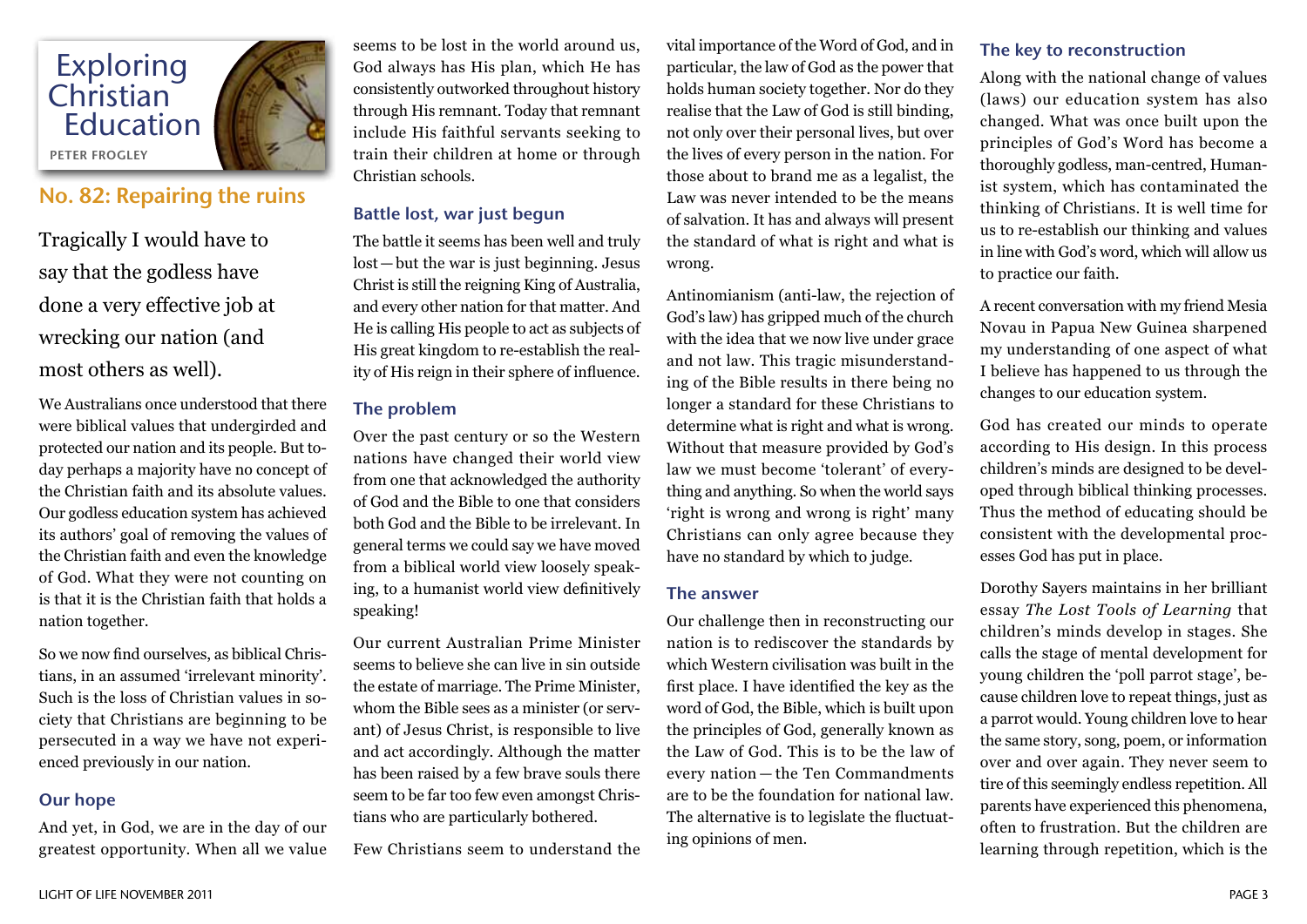primary God-ordained method by which children in the poll parrot stage best learn.

Paul tells Timothy:

But continue in the things that you have learned and have been assured of, knowing from whom you have learned them, and that from a babe you have known the Holy Scriptures, which are able to make you wise to salvation through faith in Christ Jesus.

*2Timothy 3:14–15* 

Timothy learned the Scriptures from childhood and we understand that Jewish children learned huge tracts of scripture by heart, through repetition. That method and approach was the accepted wisdom that served man well for over two thousand years. Now our modern educators tell us that this method lacked creativity. Somehow children in the past were void of understanding with no idea how to make use of this useless information they had gained through repetition. The fact is that those children had a huge volume of information with which to think. It is, however, difficult to think if we have little to think about! Deuteronomy 6, in speaking of training children, reinforces this idea of familiarity through repetition.

And these words which I command you today shall be in your heart. You shall teach them diligently to your children, and shall talk of them when you sit in your house, when you walk by the way, when you lie down, and when you rise up. You shall bind them as a sign on

your hand, and they shall be as frontlets between your eyes. You shall write them on the doorposts of your house and on your gates.

*Deuteronomy 6:6–9*

We thus have children's minds which should be filled with information gleaned largely by repetition — a skill and desire which God built into their life, so that children grow in their capacity to think. Thus a key function of education is to provide information for thinking practice.

#### The old modern

In rejecting God our educators have also rejected standards and absolutes. It is this that caused men such as John Dewey to seek to develop another methodology of education, which became known as 'learning by doing' or the 'discovery method'. The obvious conclusion for this method is that we do; and by doing we understand; and as we *do* we will thus *think*! But Christians understand from scripture that thoughts produce actions. Christians *think* so that they can *do*. There are two opposing methods here—one is the modern method of the world and the other the historic biblical method.

#### Teaching reading

Our current experts tell us that reading is acquired simply by looking at words and reading them — immersing children in language and books. What does not seem to occur to many is that this immersive approach is actually reading by repetition — remembering the particular shapes of words through repeatedly seeing them. What the children are remembering, however, is a picture or shape of the word, not the individual letters or phonograms of which the word is composed.

Research in brain function tells us that a different part of the brain is used to decipher pictures from that used to read letters or phonograms. It seems, unfortunately, the process used in teaching using the whole word method actually damages the brain's development and stilts its ability to think.

This helps to explain what many have wondered for some time. It has seemed our children are being 'dumbed down' and

# Christians understand that thoughts produce actions. Christians *think* so that they can *do*

are unable to perform functions that were taken for granted a generation ago. If it is true that children's brain development is being hampered by teaching methodology then we can easily understand the condition of so many of our young people today. Indeed it helps us understand the tragedy of our nations. It also helps understand the spiritual barrenness of the West. We have trained a generation to think as the eastern world—without absolutes—which causes

our young people to be attracted to various non-Christian faiths. The standards and order which undergird Christianity disappear as we change our mode of thinking and as a result the West descends into lawlessness.

#### Repairing the damage

Christians tell us that Jesus is the answer to all our needs. Whilst they are right, few seem to understand the way in which Jesus manifests His answer!

A significant part of the answer is to learn LEM Phonics (or another intensive phonics program) which trains the mind to think *as God has created it to do*. This is not just a commercial for LEM Phonics—the issue is to teach children to think in the way the Bible teaches — through repetition which grows the capacity to think. That is what LEM Phonics does! As our children learn to think biblically they will be open to the claims of the Gospel as they think the way the scriptures think! This is not only recovering the 'lost tools of learning', but it will set a generation on the road to recovering our Christian heritage and to begin to build again the kingdom of God on earth. As they apply this thinking to every area of life we will enter into a new Reformation!

This is what Christian education is about. Our goal must be more than producing 'nice children', as important as that is. We must see ourselves in the light of God's great plan, understanding that each one of us has a unique role to play in the eternal purposes of our great God.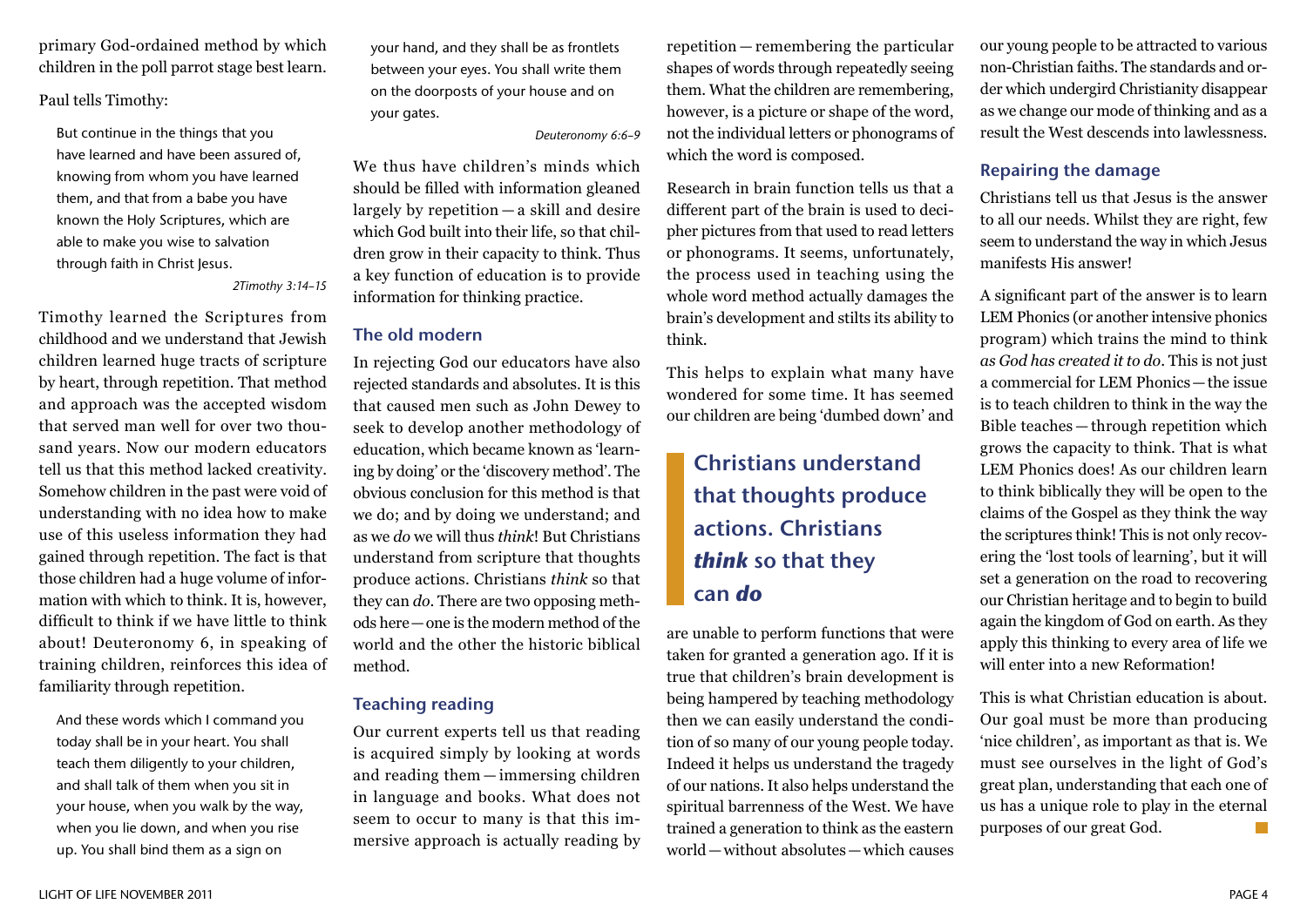

# Diabetes: A Natural Approach

Any thinking person would have to acknowledge that every physical problem a person experiences could not occur without a cause.

Sadly, doctors have not been primarily trained in university to seek out the *cause* of a physical problem, but rather how to treat the *symptom*!

Let me explore the common treatment for just three physical problems.

**Headache:** If a person is suffering with a headache, does the doctor seek the *cause* of the headache, eliminate that cause, and thus rid the person of current and future headaches? Or rather does the doctor prescribe a pain killer to eliminate the *symptom* of the headache while making no effort to determine the cause? As a result the headache will commonly return.

**High blood pressure:** The doctor will seldom seek the *cause* of the high blood pressure, and seek to eliminate that cause.

Rather, the doctor prescribes a high blood pressure medication which eliminates the *symptom* but does not eliminate the high blood pressure. Patients are told they will have to remain on high blood pressure medication for the rest of their life.

**Type 2 Diabetes:** If a person is suffering with elevated blood sugar levels, the doctor seldom seeks out the *cause*. Rather the doctor deals with the *symptom* of high blood sugar by prescribing a drug or insulin. This often leads to further physical breakdown as the diabetic condition continues to deteriorate the body.

#### Does a symptomatic approach eliminate the problem?

Consider the war on diabetes being fought at great cost to the community.

In spite of over \$12 billion being spent annually in the USA on finding a cure for diabetes, the cost of treating diabetes continues to rise — currently approximately \$218 billion annually and counting.

Despite all the research, over 2 million new people are diagnosed with diabetes each year. Currently, approximately 30 million children and adults (over 8% of the population) have diabetes — and these numbers are rising rapidly.

The American Diabetic Association is constantly asking for donations to support diabetic research that they say will hopefully one day lead to a cure. Is it not a fair question to ask: 'After so many years of spending over \$12 billion annually in search of a cure, why do they tell us that a cure for diabetes has not as yet been found?'

Are you aware that the cause and cure for Type 2 diabetes has already been found? It can be found right underneath the nose of every Type 2 diabetic. Diabetes is caused by placing things into the body that God never intended, along with failing to exercise.

If a cure for diabetes has already been found, and has been proven to work in thousands of diabetics, why has the medical community and the American Diabetic Association not informed the citizens of this cure? The answer is a very simple one: follow the money trail!

In the year 2007 alone, the treatment of diabetes brought \$218 billion into the medical community coffers. One out of every 10 health care dollars in the United States and 1 out of every 4 Medicare dollars is spent on the care and treatment of people with diabetes, while multiple billions are spent on research annually.

If a cure for diabetes was acknowledged as having been found and shared with the American people, the medical community would lose that \$218 billion in income annually from the treatment of diabetes. Those in the research community would lose multiple billions in research grants and the American Diabetic Association would cease to have a purpose for its very existence. Diabetes, tragically, is big business!

### Type 2 Diabetes is preventable and almost always reversible

Obviously, the symptomatic approach to diabetes does not eliminate the cause. Drugs and insulin only temporarily deal with the high blood sugar condition without getting rid of the diabetes. This is obvious as people have to return to the doctor again and again for evaluation and treatment as the condition deteriorates.

What if there was a way to get rid of diabetes permanently and never have need of insulin ever again, or have a concern for eyesight loss or amputation?

# Diabetes is caused by placing things into the body that God never intended

The key to getting rid of the *symptom* of diabetes is to eliminate the *cause* of diabetes. Eliminating the cause is the Bible's solution in Proverbs 26:2, 'So the curse *causeless* shall not come.' The biblical key to removing physical problems is the elimination of the cause of those physical problems.

#### The Cause of Type 2 Diabetes

Our physical body is comprised of some 100 trillion living cells. Each cell is surrounded by a membrane. In order to maintain health, these membranes must maintain the ability to regulate the gates and channels into and out of the cell.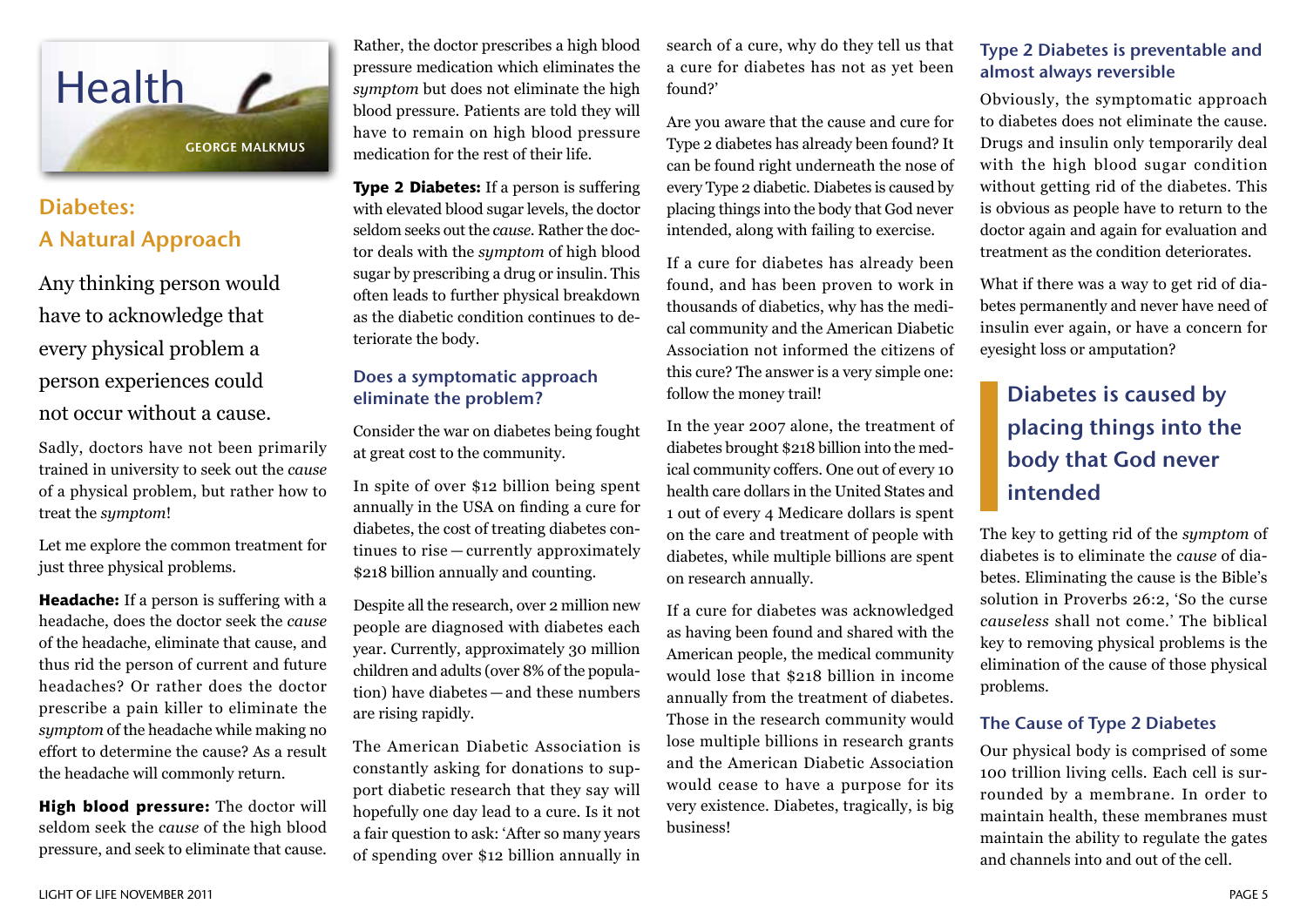A healthy cell membrane allows vital nutrients and fuel to pass into the cell while ushering toxins and waste products out of the cell. This maintains a healthy balance inside and outside the cell so that it can produce good energy and function as designed by God.

# he was off insulin and his blood sugar readings were normal within two months

In order to construct healthy cell membranes, the cells need the nutrients and omega 3 fatty acids found in plant source foods. These foods keep the insulin-glucose pathways into the cell functioning normally so that insulin can easily slip just the right amount of sugar into the cell to satisfy its energy needs.

Sadly, the Standard American Diet (SAD) does not provide the nutrients and healthy fats necessary to maintain healthy cell membranes. With an overabundance of unhealthy animal and hydrogenated fats, the SAD slowly clogs the cell membranes, blocking the nutrients from entering the cell and the wastes from exiting the cell.

As these membranes fill with unhealthy fats, the blood sugars needed by the cells are hindered from entering the cell. As a result, blood sugar levels begin to climb as sugar backs up into the blood. This also causes blood insulin levels to rise, which is a hormonal response to the starving cell's need of sugar.

Billions of research dollars are spent annually to find a way to unclog cell membranes while multiple billions more are spent on drugs designed to force the sugar past the blockage. Is there a better solution? Absolutely!

### A plant-based diet reverses diabetes

For almost 20 years, hundreds have written to Hallelujah Acres to share (or in seminars publicly proclaim) that after they adopted The Hallelujah Diet, their Type 2 diabetes simply disappeared… in as little as 4 days or up to 4 months.

One of our Health Ministers reported that after being insulin dependent for over 50 years, he was off insulin and his blood sugar readings were normal within two months of making the diet and lifestyle change.

#### How a plant-based diet reverses diabetes

The cause of Type 2 diabetes is not insufficient insulin. In fact, the average Type 2 diabetic is already producing more insulin than the non-diabetic. Nor is Type 2 diabetes caused by the consumption of sugar! Sugar aggravates an already existing diabetic problem, but sugar is not the cause of the problem.

As we said earlier, the cause of Type 2 diabetes is almost always the blocking action of unhealthy fats. These fats prevent the insulin from reaching the insulin receptors within the cell. This causes blood sugar levels to rise, and in an attempt to lower this rise, doctors prescribe additional insulin.

This additional insulin (derived from pigs by the way) doesn't solve the blood sugar problem, but only exacerbates the problem.

Inconceivably, the diabetic is usually then placed on a high protein diet, containing lots of animal fats, which further complicate the problem by adding more blocking fat!

#### The Solution

The solution is simple: stop the intake of all animal source foods, along with all products containing trans-fats, and switch to a 100% plant-based diet. In addition to the diet change, begin exercising daily.

As the person stops placing all that fat into their body and starts a primarily raw, 100% plant-based diet, the fat that was blocking the insulin begins to fall off the cells. Almost like magic, within a few days to a few months, blood sugar levels for most Type 2 diabetics will begin to normalise and soon there will be no more need for additional insulin.

*Caution: If a person continues to take their previous amounts of insulin, following a diet change and beginning an exercise program can cause blood sugar levels to drop too low. It is important that insulin intake be adjusted downward as blood sugar levels drop. It is always best if a diabetic pursues a diet change that is monitored by a health care professional.*



# Curriculum



### Bob Jones University Press Mathematics Grade 4 (3rd Edition)

Colourful new format, develops problem solving skills. Each concept is demonstrated in clear examples. Covers multiplication, division, fractions, and geometry. Each chapter concludes with a chapter review and cumulative review to help students retain concepts.

| Student Text                        | \$20.95 |
|-------------------------------------|---------|
| Teacher Edition                     | \$65.75 |
| <b>Student Manipulatives Packet</b> | \$16.45 |
| Tests                               | \$15.30 |
| Answer Key to Tests                 | \$9.05  |
| Reviews                             | \$19.85 |

Bob Jones Mathematics Click to order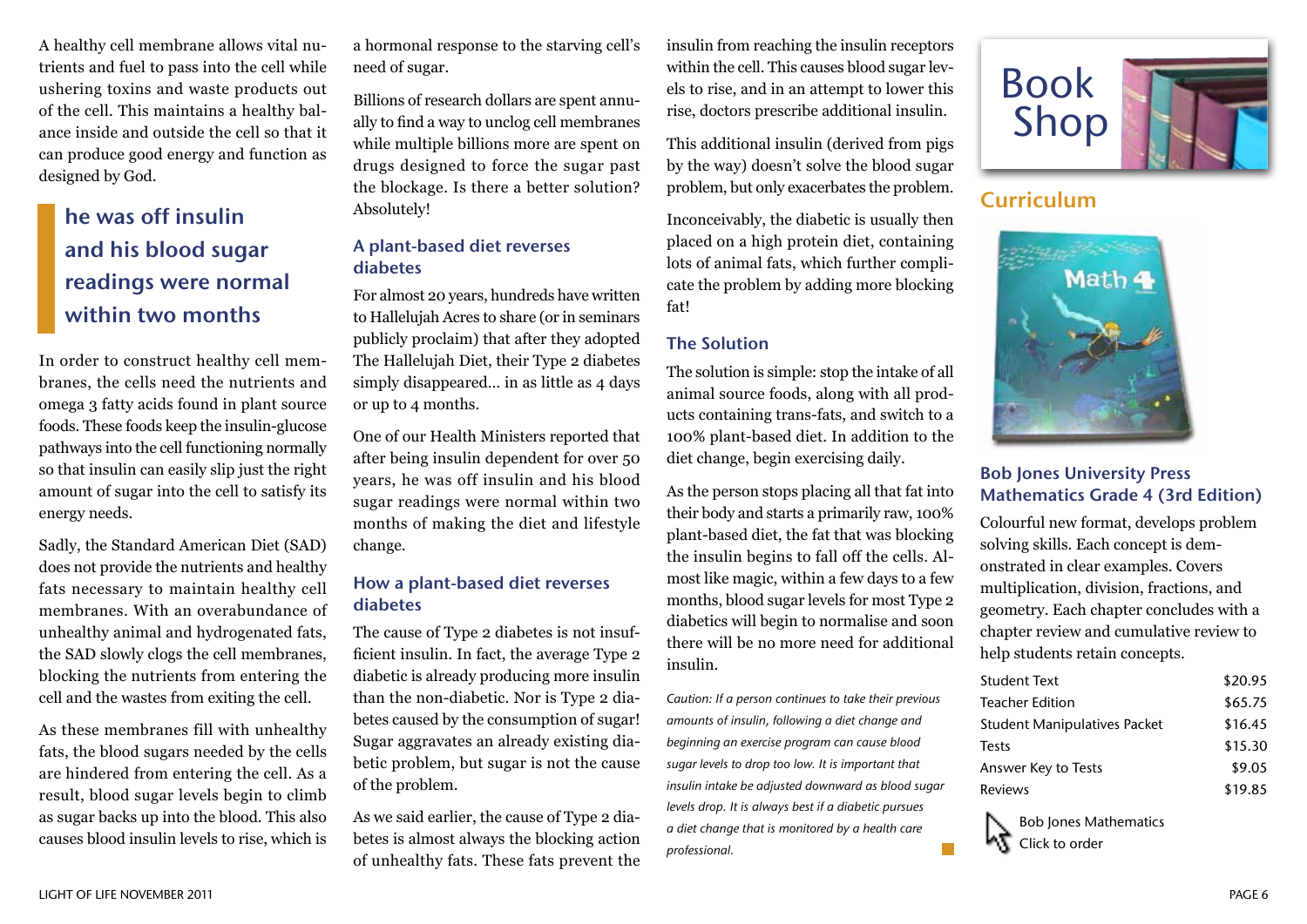# Bob Jones Library Books

#### The Year of Abi Crim



Abi is certain that this year in the sixth grade will be her best school year yet. But Abi is taken aback when her teacher, Mr Doyle, has to leave because

of a family

emergency, and a new girl outdoes her on the violin. Even worse, she discovers an ugly streak of racism in her classmates. Can she face these challenges in a way that will honour her Saviour?

9–12 years, 120 pages **\$10.20**

#### Forbidden Gates

Historical fiction by Denise Williamson, set in Jerusalem in the first century. Tells the story of Nathan, the son of a temple money-changer. When Dorian, a young Gentile, asks to meet



with God, Nathan decides to take him into the temple, a forbidden act that

defiles the temple on the eve of the Feast of the Harvest. Nathan is caught not only in the center of a growing conflict between temple officials and the disciples of the recently crucified Jesus but also in his own struggle to find real truth.

9–12 years, 98 pages **\$10.20**

#### Brain Games

Tim Barnaby can hardly believe it when he is chosen for Judson Christian School's Superbrain team. To Tim, school means giggling girls, annoying

boys, and utter boredom.

Being a Superbrain is not his thing, and it requires work and lots of it. Tim is not sure he wants to be on the team, and he doesn't know why Miss Thistle picked him or any of the other unlikely team members. But it is Miss Thistle's last year of teaching and her last year to coach the Superbrains. And she has a plan that will take them to victory.

Young adult, 122 pages **\$10.20**



# Nordskog Library Books

#### Brave Boys of Derry or No Surrender!

*by W. Stanley Martin Brave Boys of Derry* is a true historical narrative of young apprentices who helped save their besieged Protestant town of Londonderry in 1689.

9–12 years, hard cover, 69 pages **\$16.95**

#### West Oversea: A Norse Saga of Mystery, Adventure and Faith



Lars Walker's third novel about the Vikings set in 1001. King Olaf Trygvesson is dead, but his sister's husband, Erling Skjalgsson, carries on his dream of a Christian Norway. Rather than do a

**Brave Boys** 

of Derry

dishonorable deed, Erling relinquishes his power and lands. He and his household board ships and sail west to find a new life with Leif Eriksson in Greenland. This voyage, though, will be longer and more dangerous than they ever imagined. Demonic forces will pursue them, but the greatest danger of all may be in a dark secret carried by Father Aillil.

Young adult, 275 pages **\$14.70**

#### Jungle Sunrise

*by Jonathan Williams* A unique and captivating novel by a member of the Xtreme Team, who risk their lives and endure unthinkable physical deprivation



while assisting native people in the most remote areas of the world.

Williams unlocks the secret of how to begin life anew, as the book's central character moves from a depressing, directionless life to a rewarding and incomparable adventure, discovering the ultimate meaning in life through trials and tragedy.

Young adult, 218 pages **\$14.20**

#### Close to His Heart

*by Leonora Pruner*

Superbly researched historical romance set in eighteenth century England, and a profound study of true love. Jane Austen fans who have wondered



what Kitty Bennett's life might have been like if she had had a grain of good sense and had fallen into the hands of an honourable man will love this story.

Young adult, 370 pages **\$15.80**

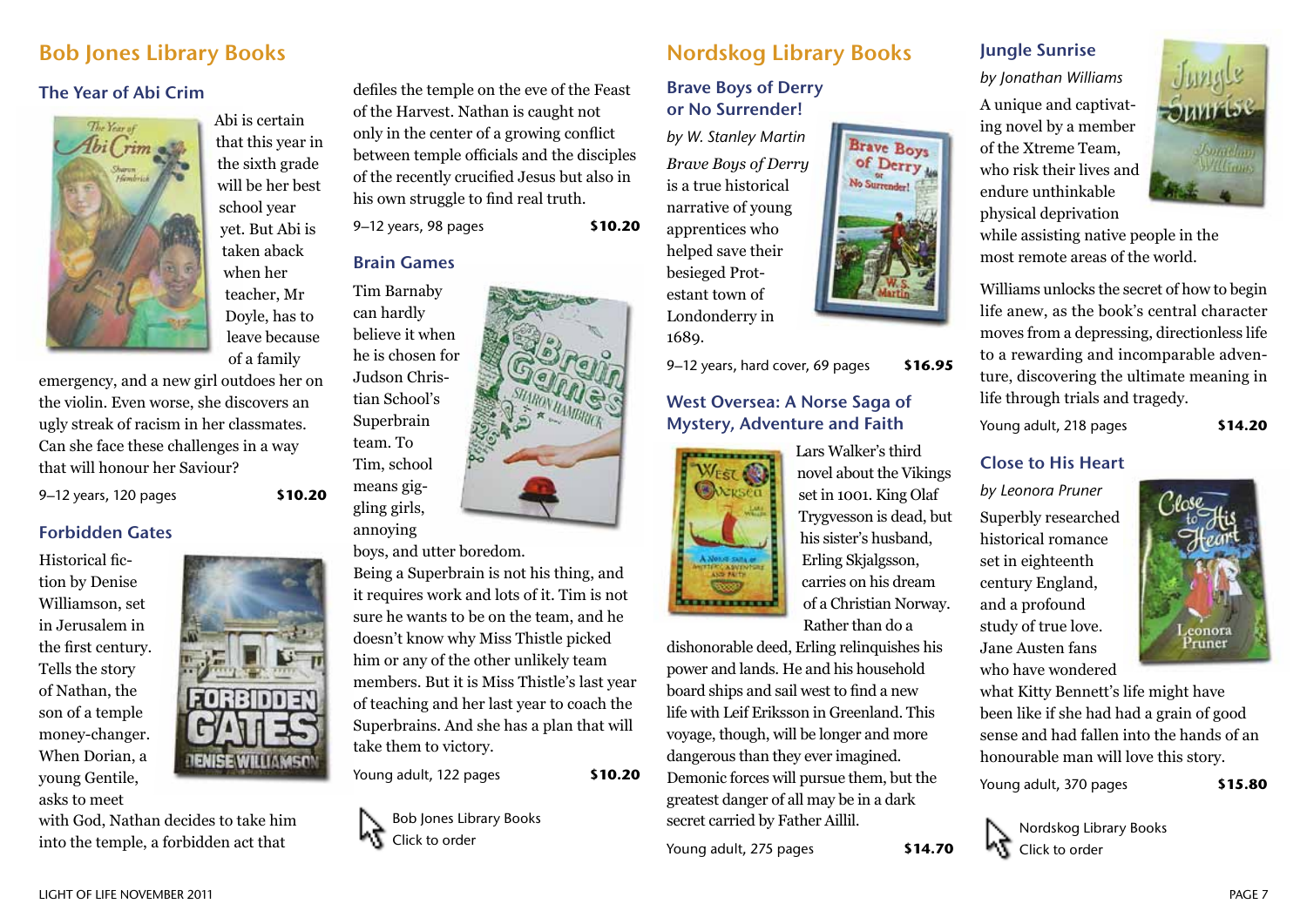# Family Books

#### Get Wisdom



Contains twenty-three lessons for children from kindergarten through fourth grade about living for Jesus. Each lesson is about qualities of wisdom and godliness, with

illustrations and teaching suggestions.

91 pages **\$10.20**

#### The Seven Hardest Things God Asks a Woman to Do

By motherdaughter authors Kathie Reimer and Lisa Whittle, this book is an honest and insightful look into the liberating truth about what is required of women. By



dealing with these seven things women will better understand the freedom that comes with knowing responsibility and the empowerment of the Lord.

190 pages **\$14.75**



God-given role of husband and father. 160 pages **\$14.75**

Craftsmen

to see Jesus Christ as the embodiment and source of wisdom, and to apply that

### Loving the Church

Presents God's glorious family and our way in it. The family has experienced a revival but less value has been placed on God's family, the church. Explains the importance

of God's family and the beauty and joy of being a member.

138 pages **\$15.80**

Loving the Church

**JOHN CROTTS** 



# Theological Titles

### Truth Standing on Its Head

*Insight for an Extraordinary Christian Walk from the Sermon on the Mount*

John Day's provocative study of the sermon on the mount. The exposition of the Beatitudes grabs us and demands our attention. The break with previous tradition, and



Hard cover, 167 pages **\$21.50**

### Died He For Me

*A Physician's View of the Crucifixion of Jesus Christ*

Mark A. Marinella is a Christian physician who has not only marveled at the spiritual ramifications of Christ's death, but also the physical and physiologi-



cal aspects. This book is an overview of Jesus' death from a physical and medical perspective.

120 pages **\$15.80**

### God's Ten Commandments: Yesterday, Today and Forever

*by Dr Francis Nigel Lee*

God gave man Ten Commandments. Every one of them is vital, in all ages. For only by observing them can man live a full life each week, maintain a happy marriage, and function well in his home, his job, and even in the world.



109 pages **\$13.55**

#### The Fear of God: A Forgotten Doctrine (Expanded 2nd Edition)

#### *by Arnold L. Frank*

Frank sets out to revitalize a doctrine that in times past—from the Biblical era to the founding of America—has empowered and emboldened Christians to lead lives that distin-



guished them among their peers as godly, meaningful and productive.

210 pages **\$19.20**

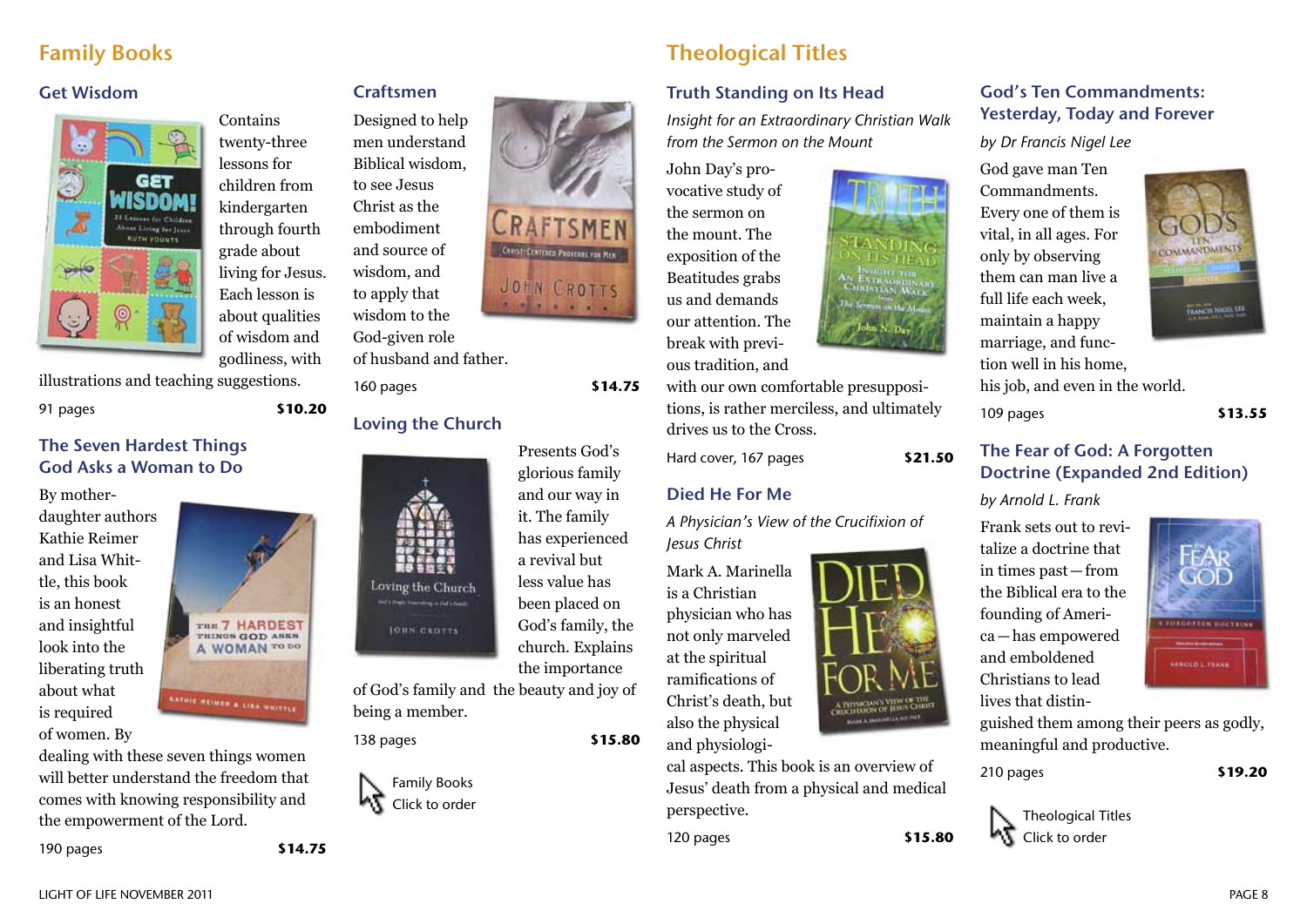# Overstock Specials for a limited time



### A Beka Grade 6 New World History and Geography

We are overstocked on this excellent study of the Americas. Too often Australians have an aversion to studying North, South and Central America in their programs — to their children's loss. This course is the second part to *Old World History and Geography* and completes a very good summary of the world.

Include this great course in your program this year at 30% off.

|                                 | was             | now             |
|---------------------------------|-----------------|-----------------|
| <b>Student Text</b>             | \$30.55 \$21.40 |                 |
| Answer Key to Text              |                 | \$17.90 \$12.50 |
| <b>Student Maps and Reviews</b> | \$8.55          | \$6.00          |
| Teacher Key to Map/Review       |                 | \$15.25 \$10.70 |
| <b>Student Test Book</b>        | \$8.55          | \$6.00          |
| Teacher Key to Test Book        |                 | \$15.25 \$10.70 |
| <b>Student Quiz Book</b>        | \$8.55          | \$6.00          |
| Teacher Key to Quiz Book        |                 | \$15.25 \$10.70 |



#### The Nativity & Boyhood of Jesus

Children and adults will love this beautifully illustrated account from the scriptures.

was \$9.95 now \$3.00

#### Panorama Large format Charts

These full colour charts present the great stories and personalities of the Bible. The double sided charts fold out to approximately 2.5m.

Panorama of the Old Testament was \$29.95 now \$10.00 Panorama of Jesus and the New Testament was \$29.95 now \$10.00

Overstock Specials Click to order

# LEM Phonics Corner Evelyn Garrard

# The Sight Word Issue

The issue of sight words keeps coming up. Even teachers of some phonics programs argue that we must teach some words by sight—and even a few teachers who have lately embarked on LEM Phonics agree!

Therefore I feel compelled to readdress the issue, even though it has been written about before.

I have done an exercise to compare LEM Phonics with a popular sight word list whose proponents claim that children need to learn at least 200 sight words to gain an early fluent reading ability.

The Dolch Sight Word List is based on the fact that written language in general contains 50% of a prescribed list of 100 frequently used words. They are described as 'service words which hold ideas together and must be learned purely by sight because there are no pictures which can be attached to them.' Many others say they are called sight words because some of them can't be sounded out, so must be learned by sight.

They believe that learning these words by sight (as opposed to breaking the words into their sounds) helps readers to maintain speed and fluency by 'not getting caught up on meaning'.

LEM Phonics maintains that we should avoid learning *any* words by sight except the very few which cannot be worked out through analysis.

Why does LEM use a 'sound' and analytical approach, rather than teaching students to recall shapes and naming them (which is guessing, not reading)? Here are some reasons:

- English is a coded language made up of symbols which represent sounds, not a pictorial language.
- Phonemic awareness (the ability to hear and manipulate sounds in words) is a major key to optimum literacy development.
- Children who are taught systematic phonics from the outset will develop a phonetic reflex, which enables them to see the phonetic structure of a word, followed by the automatic conversion of the letters or letter patterns into sounds. This becomes a lifetime legacy.
- Directionality is important for a 'sound' based language. Sounding a word in its left to right sequence enables one to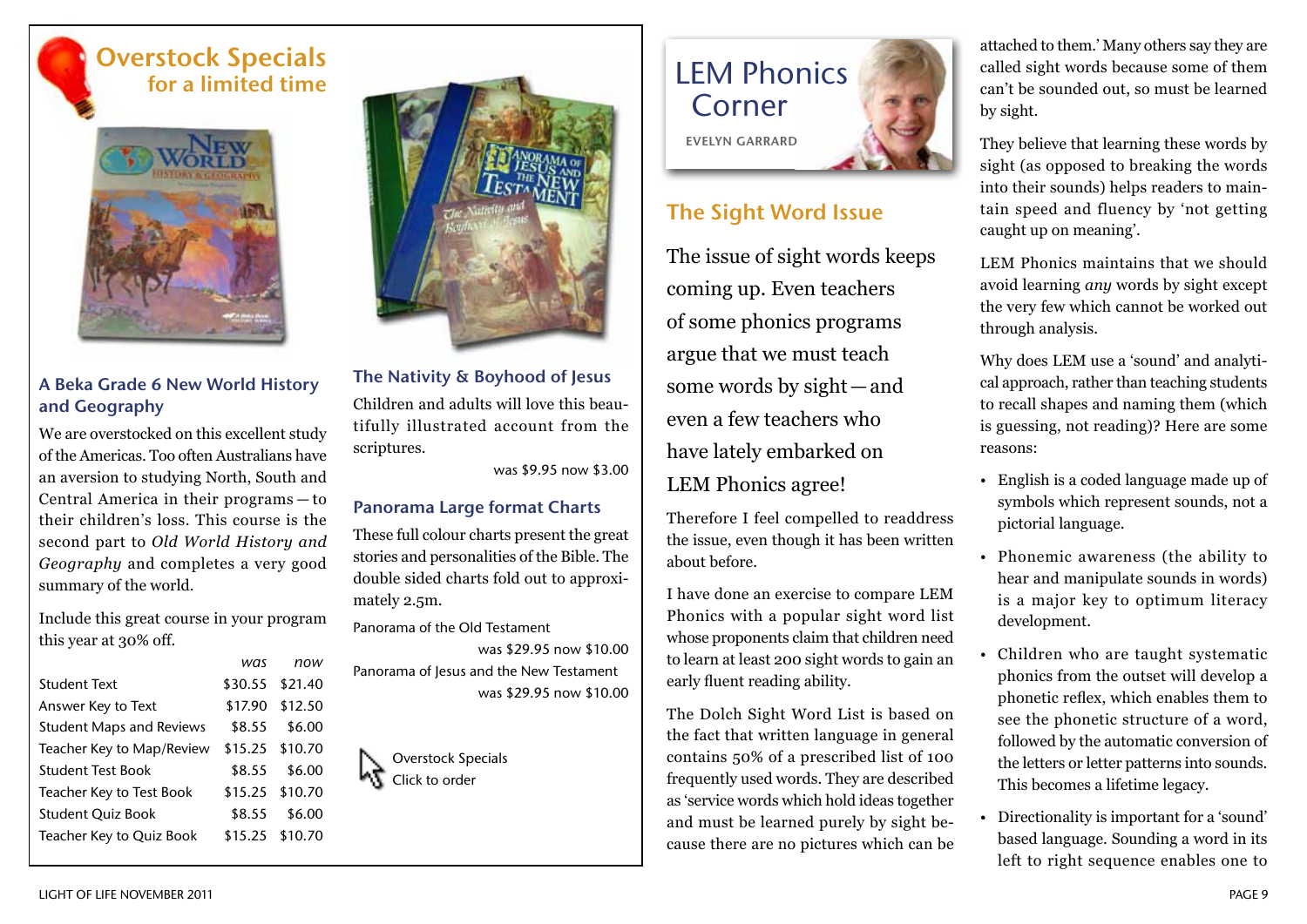easily decipher unknown words. Being trained to memorise sight words as a whole from the outset causes the eye to jump all around the word, which develops a difficult-to-correct reflex when it later becomes absolutely necessary to decipher words phonetically for the attainment of a high standard of reading and spelling.

• The left hemisphere of the brain is designed for superior language ability, responding to analytical thinking and logic.

To mix both methods becomes even more dangerous because both hemispheres cannot work together

The sight word methodology taught early will cause the right hemisphere to become dominant for language learning, thus limiting the level which can be attained. To mix both methods becomes even more dangerous because both hemispheres cannot work together, and confusion will be the result.

LEM Phonics is adamant that we do not mix the sight method with the phonetic method! We believe that dyslexia can be educationally induced by not using phonics, or even mixing whole word methods with phonics.

# The Fallacy of Sight Word Fluency

Learning a list of 200 words or so by sight, at the beginning of schooling, without having any knowledge of the way the alphabet works, most definitely will develop a reflex to use the sight method for all future language processing—thus priming the right side of the brain to process language instead of the left.

One example from my own experience in tutoring a remedial child shows how the above may manifest.

The 11 year old boy was reading the lines from our programme *Pathway to Literacy*:

Down from the clouds the soft rain falls, Then all aglow the sunlight calls…

On reaching the word 'aglow', he paused and, not being able to come up with a suitable known word to fit the context, eventually used the word 'along'. You can see there is only one letter difference between 'aglow' and 'along', even though the sequence of letters is quite different. The only way the whole word student can attack the new word is to go back to what he knows. The word along is the nearest word he can pull from his brain to fit the context even though it sounds rather clumsy.

A systematic phonics student would have all the equipment to read the correct word, even though he may not know the meaning. And the actual ability to read the word in context will give the student greater power to clinch the meaning. 'Sight word fluency' is a fallacy!

The tragic, nation-wide literacy problem in which tutors all over the nation are trying to (with little success) remediate reading problems from lower grades through to high school standard, bears out the truth that whole language learning has failed.

If we compare the first three years of learning 200 sight words from the Dolch list with our LEM Phonics program it works out something like this:

• Using the phonetic code, rules, and the tool of seeing relationships between

words, LEM has reduced the number of real anomalies to less than 100 out of 2,447 words in the list. In the early stages (first three years) there are less than 20 words out of 1,292 which could be called an anomaly.

• LEM Phonics children will have learned all the basic tools for building and decoding words by the first six months or so under normal circumstances. This includes learning the sound (or sounds) of the single alphabet letters, as well as every combina-

tion of letters which can represent one or more sounds of the English language. Such a foundation will give them

ability to already read hundreds and hundreds of simple words. Fluency will be developed as they practice decoding the simple sounds, without the added burden at this stage of being *expected* to read any text which is beyond the parameters they already know. This aspect of whole word programs frustrates students.

LEM Phonics policy is:

**Wait until students acquire what they need, before they are expected to read.**

That initial stage, which may be perceived

as limiting the students, is actually preparing them to go ahead with accelerated fluency and alacrity without relying on the guessing game to read difficult or unfamiliar text. LEM readers may have to use an element of intelligent deduction with a word here and there, but the phonograms generally give them enough informa-



*Dolch sight word cards from 1941. It is amusing to note they were produced by the 'Garrard Publishing Company'!*

> tion to deduce what the word is, rather than guessing. For example they will not say 'horse' for the word 'pony'!